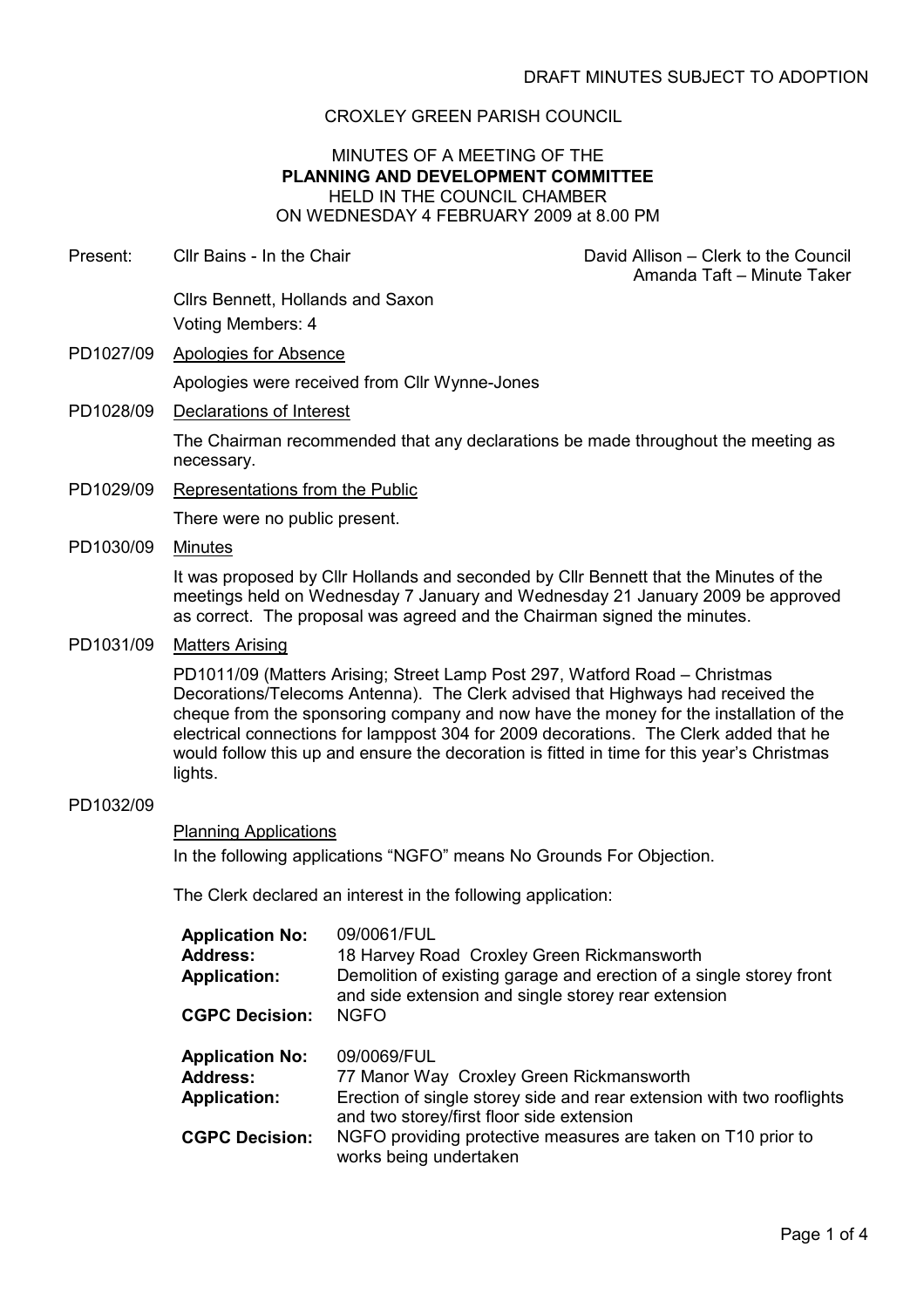| <b>Application No:</b><br><b>Address:</b><br><b>Application:</b><br><b>CGPC Decision:</b> | 09/0073/FUL<br>Land To The Rear Of Tweedside And Woodlands The Green<br>Erection of two, detached two storey dwellings with further<br>accommodation in roof space, garages, new access and associated<br>parking and landscaping.<br><b>NGFO</b>                                                                                                                                                                   |
|-------------------------------------------------------------------------------------------|---------------------------------------------------------------------------------------------------------------------------------------------------------------------------------------------------------------------------------------------------------------------------------------------------------------------------------------------------------------------------------------------------------------------|
| <b>Application No:</b><br><b>Address:</b><br><b>Application:</b><br><b>CGPC Decision:</b> | 09/0081/FUL<br>Rickmansworth School Scots Hill Croxley Green<br>Reserved Matters 06/2054/OUT: Erection of 7, 4-bedroom dwellings<br>and 8, 3-bedroom detached dwellings with associated access,<br>parking and landscaping to include: Submission of appearance,<br>landscaping, layout scale and refuse storage and disposal facilities.<br>NGFO although the description of the houses appears to be<br>erroneous |
| <b>Application No:</b><br><b>Address:</b><br><b>Application:</b><br><b>CGPC Decision:</b> | 09/0082/RSP<br>77 Frankland Road Croxley Green Rickmansworth<br>Retrospective application: Front dormer window<br><b>NGFO</b>                                                                                                                                                                                                                                                                                       |
| <b>Application No:</b><br><b>Address:</b><br><b>Application:</b><br><b>CGPC Decision:</b> | 09/0104/FUL<br>23 Bateman Road Croxley Green Rickmansworth<br>Hip to gable roof alteration, rear dormer window, front rooflight,<br>removal of chimneys and alterations to fenestration detail<br><b>NGFO</b>                                                                                                                                                                                                       |

# Certificate of Lawfulness – for Members information only

None

# PD1033/09 Recent Decisions by Three Rivers District Council

## APPROVED

| 08/2190/FUL                                                 |
|-------------------------------------------------------------|
| 31 Copthorne Road Croxley Green Rickmansworth               |
| Two storey rear extensions and single storey side and front |
| extension                                                   |
| Approved                                                    |
| No decision taken - inquorate                               |
| 08/2195/FUL                                                 |
| 38 Winchester Way Croxley Green Rickmansworth               |
| Single storey rear extension                                |
| Approved                                                    |
| <b>NGFO</b>                                                 |
| 08/2207/FUL                                                 |
| 1 Windmill Drive Croxley Green Rickmansworth                |
| Single storey rear extension and two storey side extension  |
| Approved                                                    |
| <b>NGFO</b>                                                 |
|                                                             |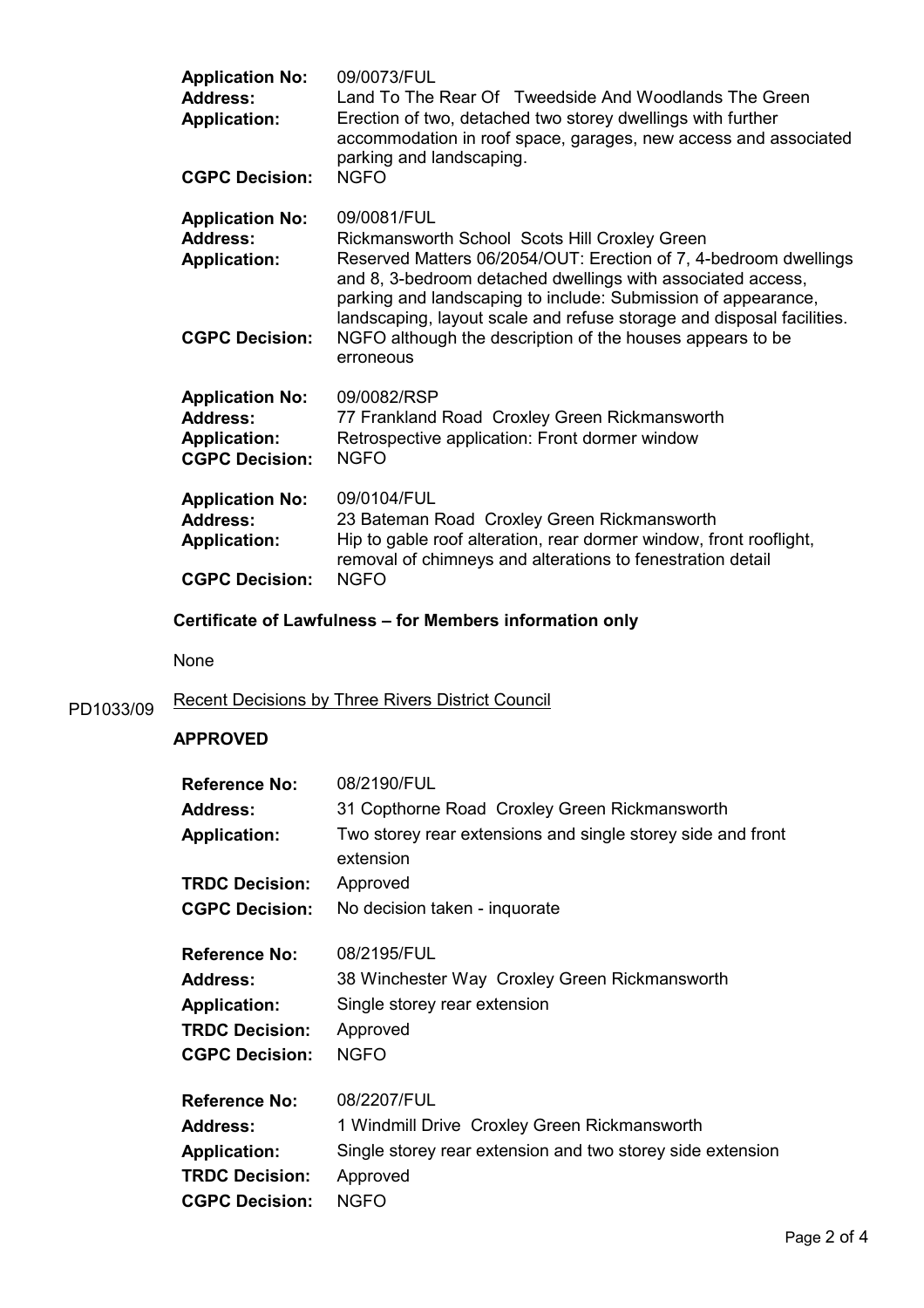| <b>Reference No:</b><br><b>Address:</b><br><b>Application:</b><br><b>TRDC Decision:</b><br><b>CGPC Decision:</b> | 08/2223/FUL<br>65 Harvey Road Croxley Green Rickmansworth<br>Change from flat roof on rear extension to pitched roof with three<br>rooflights<br>Approved<br><b>NGFO</b>                                                                                                                                                                                                                                                                                                                                                                                                                                                                                                                                                                                                                                                  |
|------------------------------------------------------------------------------------------------------------------|---------------------------------------------------------------------------------------------------------------------------------------------------------------------------------------------------------------------------------------------------------------------------------------------------------------------------------------------------------------------------------------------------------------------------------------------------------------------------------------------------------------------------------------------------------------------------------------------------------------------------------------------------------------------------------------------------------------------------------------------------------------------------------------------------------------------------|
| <b>REFUSED</b>                                                                                                   |                                                                                                                                                                                                                                                                                                                                                                                                                                                                                                                                                                                                                                                                                                                                                                                                                           |
| <b>Reference No:</b><br><b>Address:</b><br><b>Application:</b>                                                   | 08/2062/CLPD<br>23 Bateman Road Croxley Green Rickmansworth<br>Certificate of Lawfulness Proposed Development: Loft conversion<br>including hip-to-gable roof alteration, rear dormer window and front<br>rooflight                                                                                                                                                                                                                                                                                                                                                                                                                                                                                                                                                                                                       |
| <b>TRDC Decision:</b>                                                                                            | Refused:<br>The proposed development contravenes B.1 sub-paragraph (d) (ii)<br>of Schedule 2, Part 1 Class B of the Town and Country Planning<br>(General Permitted Development) Order 1995 as the proposed<br>development would include the installation, alteration or<br>replacement of a chimney, flue or soil and vent pipe.<br>The proposed development contravenes B.2 sub-paragraph (a)<br>of Schedule 2, Part 1 Class B of the Town and Country Planning<br>(General Permitted Development) Order 1995 "the Order" as<br>amended by the Town and Country Planning (General Permitted<br>Development) (Amendment) (No 2) (England) Order 2008 as the<br>proposed flat roof dormer would not match in materials or<br>appearance those used in the construction of the exterior of the<br>existing dwelling house. |
| <b>CGPC Decision:</b>                                                                                            | No decision taken - inquorate                                                                                                                                                                                                                                                                                                                                                                                                                                                                                                                                                                                                                                                                                                                                                                                             |
| <b>Reference No:</b>                                                                                             | 08/2182/FUL                                                                                                                                                                                                                                                                                                                                                                                                                                                                                                                                                                                                                                                                                                                                                                                                               |
| <b>Address:</b><br><b>Application:</b>                                                                           | The Grove Little Green Lane Croxley Green<br>Creation of flat in roof space with two rooflights to front and side<br>elevations and three rooflights to rear elevation                                                                                                                                                                                                                                                                                                                                                                                                                                                                                                                                                                                                                                                    |
| <b>TRDC Decision:</b><br><b>CGPC Decision:</b>                                                                   | Refused<br>1<br>The creation of a flat in the roof space with roof lights by<br>reason of their siting and design would result in an<br>incongruous and obtrusive form of development detrimental to<br>the visual amenities of the area. This would result in a form of<br>design that fails to either preserve or enhance the<br>character and appearance of the Conservation Area.<br>Furthermore the proposed roof lights would adversely affect the<br>character and appearance of the Locally Important Building.<br>This fails to comply with Policies C1, C12, GEN 3 and Appendix<br>2 of the Three Rivers Local Plan 1996 – 2011.<br>Object: The proposal would result in a cramped development                                                                                                                  |
|                                                                                                                  |                                                                                                                                                                                                                                                                                                                                                                                                                                                                                                                                                                                                                                                                                                                                                                                                                           |